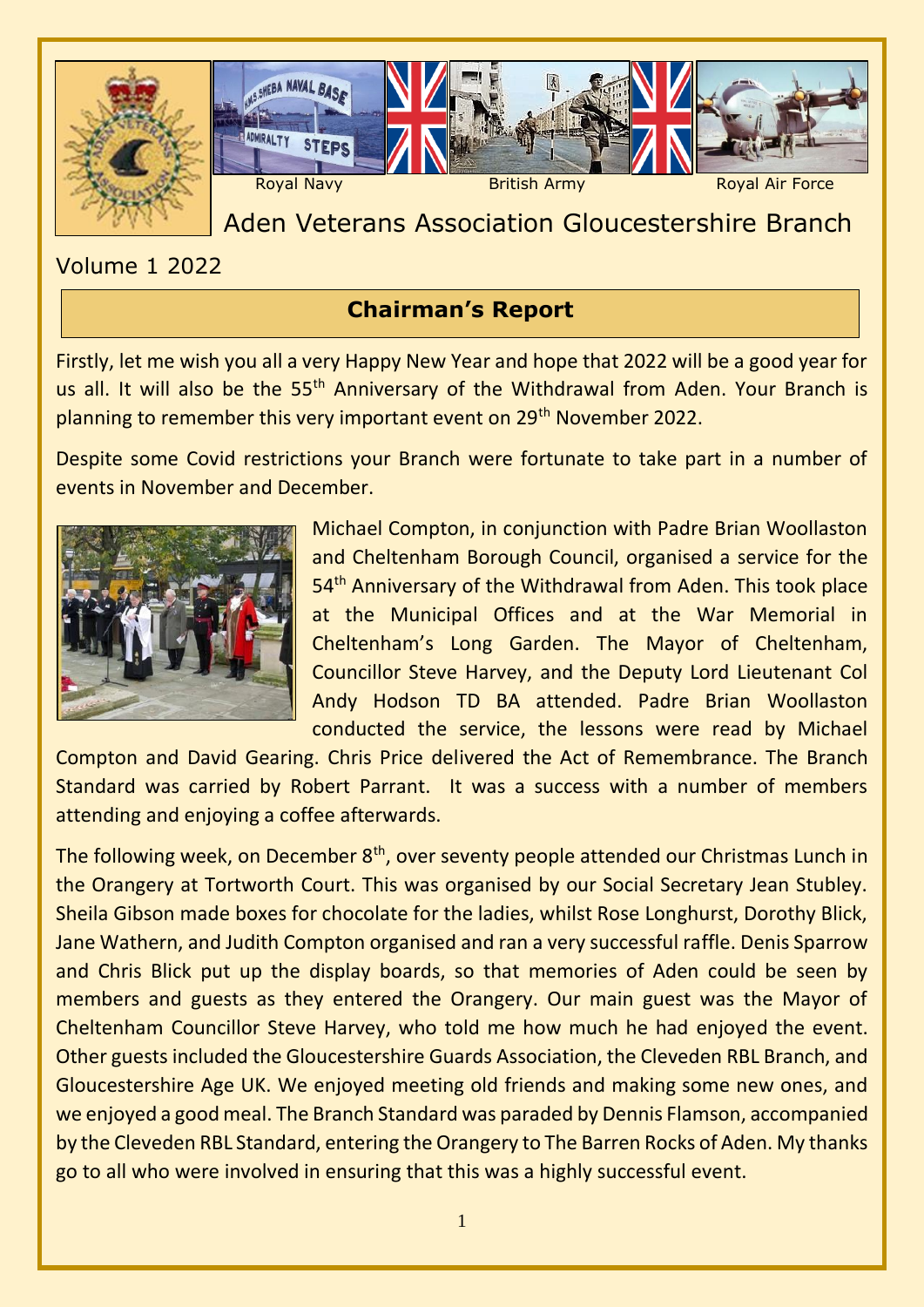Unfortunately, as you will know, 2022 started with the cancellation of our January Branch meeting and quiz. However, we will be starting our

Wednesday lunches in February, thanks to Jean Stubley. I hope that many of you will be able to attend. Details are in this newsletter.

You will also find comprehensive details of the Weymouth Veterans weekend (17<sup>th</sup> to 20<sup>th</sup> June), sent to us by Katie Johnson of the West Dorset Branch, and early details of the Aden Veterans Association Reunion and AGM in Blackpool ( $9<sup>th</sup>$  to  $11<sup>th</sup>$  September) sent by Clive Candlin. I hope that some of you will be able to attend these very important events in our calendar.

A note for your diary Armed Forces Day will be celebrated in Gloucester on the 25<sup>th</sup> June 2022.

Finally, your committee is in the early stages of planning a special event to commemorate the 55<sup>th</sup> Anniversary of the Withdrawal from Aden. This will be held on the 29<sup>th</sup> November in Matson, Gloucester. Sally Welzel has kindly offered to help with the organisation, and planning of the event. Her experience on both the  $45<sup>th</sup>$  and  $50<sup>th</sup>$  Anniversaries will be invaluable. The format, guest list and timings will be discussed at the next committee meeting in February. Further details to follow.

#### *Rick Rutter Branch Chairman*

# **Branch Secretary's Report**

Despite the effect that the pandemic has had on our activities during 2021, we managed to finish the year on a high note; the Christmas lunch was a great success, so I want to pay a special tribute to the efforts made by Jean Stubley on our behalf. Apart from the overall



organisation of meeting the requirements for a minimum of 70 so that we could use the Orangery, - involving other organisations and such – the actual event itself was a tribute to Jean's attention to detail. So well done and thank you.

I had hoped that we would begin 2022 with our scheduled meeting on 5<sup>th</sup> January, but after discussions with Rick Rutter and the

management of the Carlton Club prior to Christmas, it was thought prudent to cancel it. It seemed wrong that, after a period where we had been successful in having the Act of Remembrance and the Christmas lunch, we should have to bow to our concerns over the latest variant of Covid. However, at the time we had to make a decision, the rapid progress of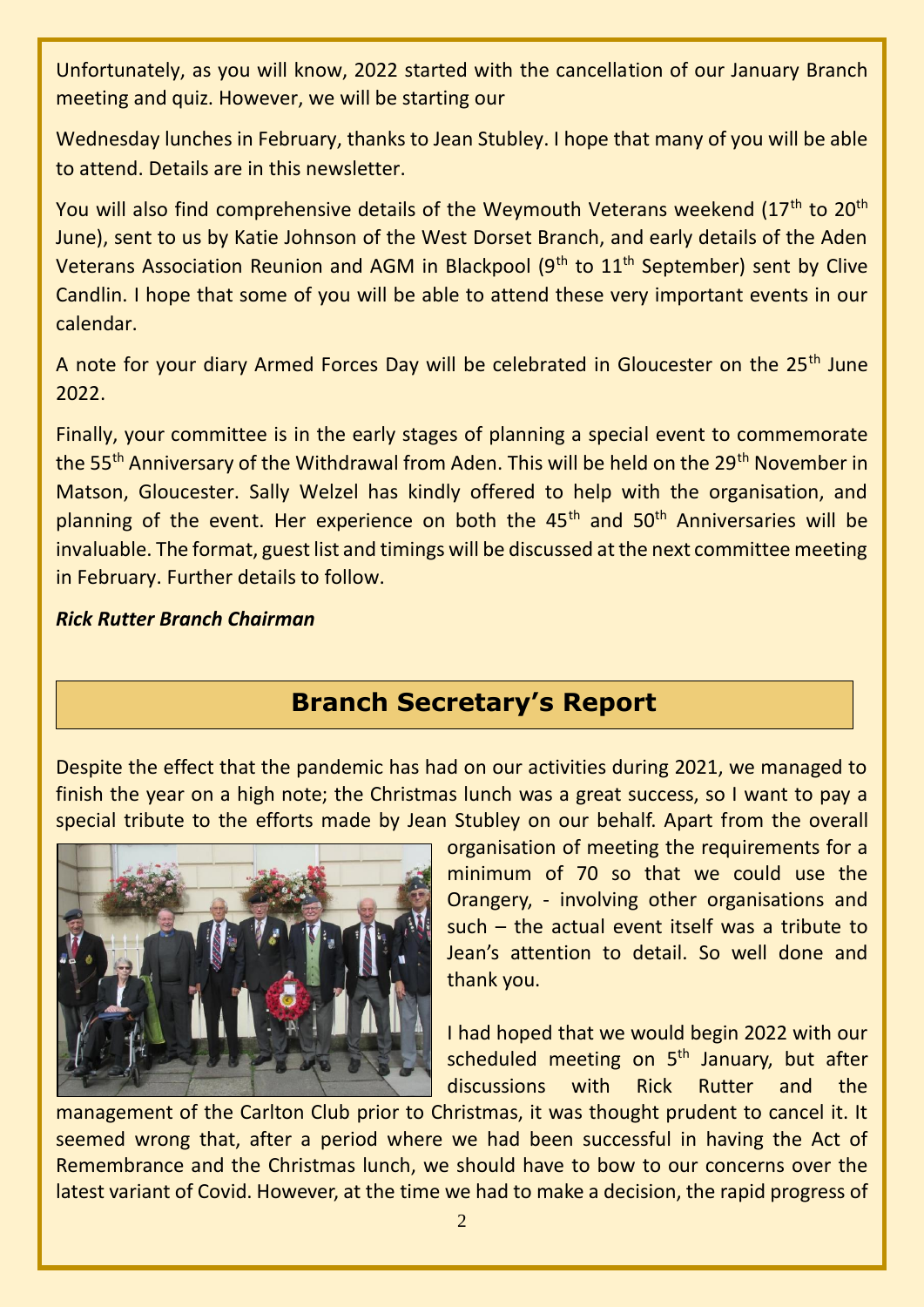Omicron with little knowledge at that time of the consequences of being infected, cancellation seemed the only safe option. Since then, we have seen a massive peak and subsequent drop in infections; this together with the push for booster jabs will mean, I hope, for a calmer rest of the year. We are therefore continuing with our programme of events as previously planned.

After the service and parade last 29<sup>th</sup> November, some of us went to the Everyman Theatre bar for a coffee, where Sally Welzel made the informal proposal that we celebrate the 55<sup>th</sup> anniversary with a more formal occasion in the same way as we had celebrated the 45<sup>th</sup> anniversary. Because the meeting in January was cancelled, I have had to canvass by phone, a number of members including the Committee, for their opinions and all have been in favour. The proposal is, that there be a service of remembrance at St Katherine's Church, Matson followed by lunch at the Robinswood Hotel, which is very nearby. It is also intended that attendance be open to other members of the AVA; our friends in Weymouth have already indicated they would be interested in attending and some members of the National Committee have indicated their support as well. Now that the risks of Covid infection are on the wane we intend to hold a branch committee meeting in February to decide on the main details, which can then be put to the members at the April meeting in Stroud.

A few days before last Christmas, I received a telephone call from a company called Noon Films. They stated that they had a contract with Al Jazeera to convert some black and white films into colour as part of series of programmes about 12 cities in the Middle East. The 18 minutes of short films had been provided from archive material held by Associated Press. Most of the films were about our last 6 months in Aden including the riots in Crater, pictures of British Dignitaries leaving Aden, and finally a film showing our esteemed Foreign Secretary, George Brown (saying that "the withdrawal went quite well really"). All the snippets of film were out of sequence. However, with Colonel Mitchell's book provided by Graham Harper's selection which he has passed on to us, and with help from Denis Sparrow, I was able to establish location and times for most of the films so that they could be put in order. Noon Films then asked that I be filmed commenting on the films. It took 4 hours of questions, comments, and taking copies of my original slides! I have been promised that I will be given a copy of the final 3 or 4 minutes of the film, when it has been edited. For those of you may be interested I hope to be able to share it with you.

#### *Michael Compton Branch Secretary*

# **Treasurer's Report**

## **David Gearing Treasurer February 2022**

It was disappointing that we were not able to go ahead with our January Quiz meeting. The COVID situation around Christmas and the New Year made it very unwise to hold the event.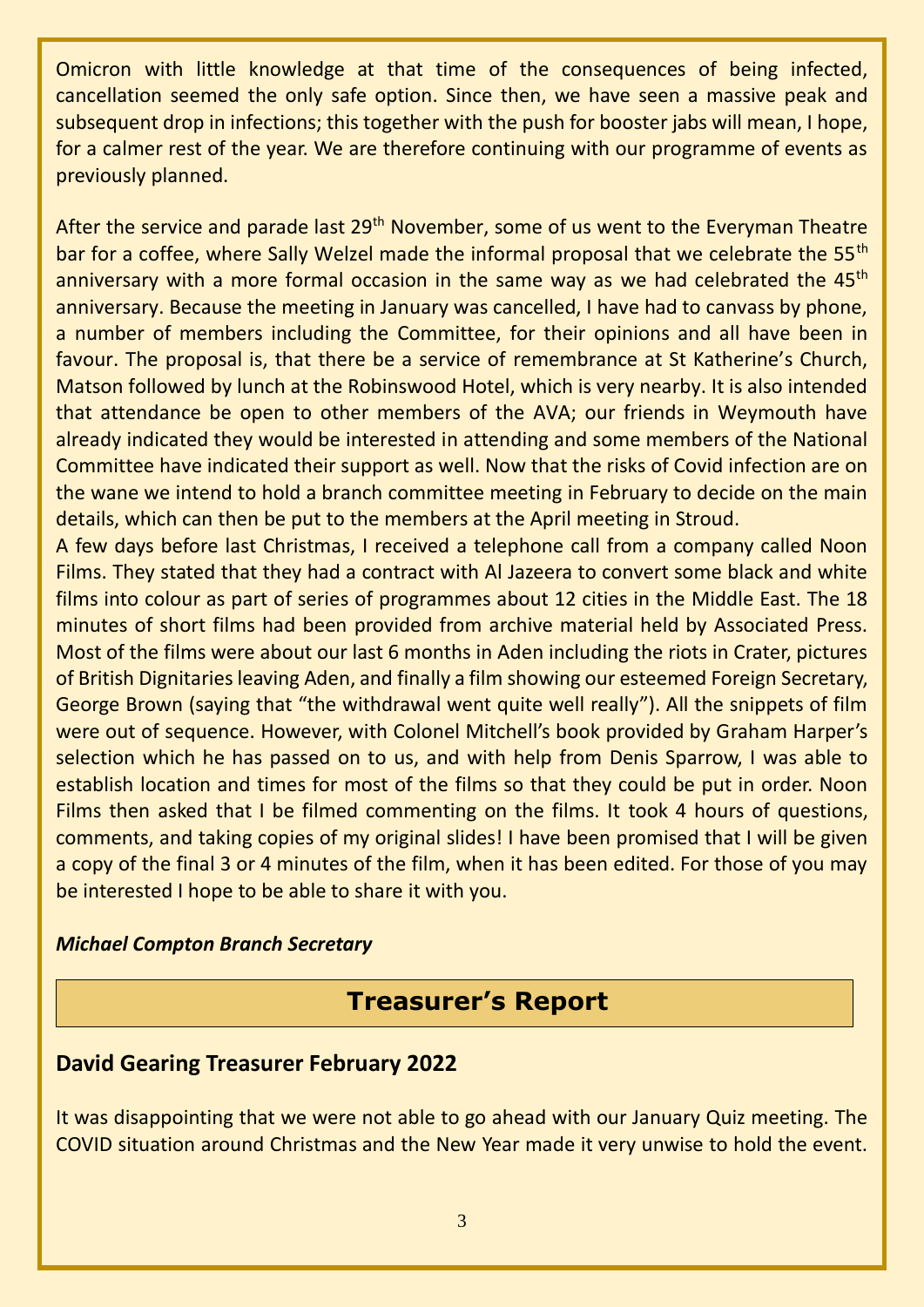However, in the last few weeks, things seem to be on the up and I hope we can look forward to better times.

The Branch Committee will be meeting shortly, but as we have no further full Branch Meetings, it is unlikely there will be a significant number of transactions in the remaining months, other than some administrative expenses.

The headline numbers are:

| Income              | £2,896.00  |
|---------------------|------------|
| Expenditure         | £2,820.33  |
| <b>Bank Balance</b> | £1,496.24. |

It is interesting to note that our bank balance on 31/3/2020 (at the end of the "last normal year") was £1,466.97, so it's almost "as we were".

**Postscript** A few days ago, as I was giving thought for this report, I was reminded that late in the afternoon of 18<sup>th</sup> January 1967, I boarded a British United Airways VC10 at Gatwick for Aden, via a refuelling stop at Bahrain. Little did I realise then, that, 55 years on, I would belong to a "band of brothers and sisters" keeping alive memories of our times there, never forgetting those we left behind.

#### *David Gearing Branch Treasurer*

# **Branch Social Secretary's Report**

Despite the lockdown restrictions in 2021, we still managed four AVA lunches – The Fleet at Twyning, The Carpenters Arms, Westrip, The Tudor Arms at Slimbridge and The George at



Frocester. The Tortworth Court Christmas lunch was well attended, with the addition of invited guests to swell the numbers and make for a festive ambience. The turkey brought some comments as it was rather minimal. The texture wrapped round a blob of stuffing did leave some room for improvement. I guess most hotels at Christmas do en masse catering to keep costs down rather than their usual standard. On a positive note, the raffle raised £260.

As you may know, there will not be a Christmas lunch for 2022 as it is so close to the 55<sup>th</sup> Commemoration of the Withdrawal from Aden at the end of November. Despite missing our first Quarterly meeting in January, we are underway with the start of a proposed programme for monthly lunches for 2022. By the time you read this, many of you will have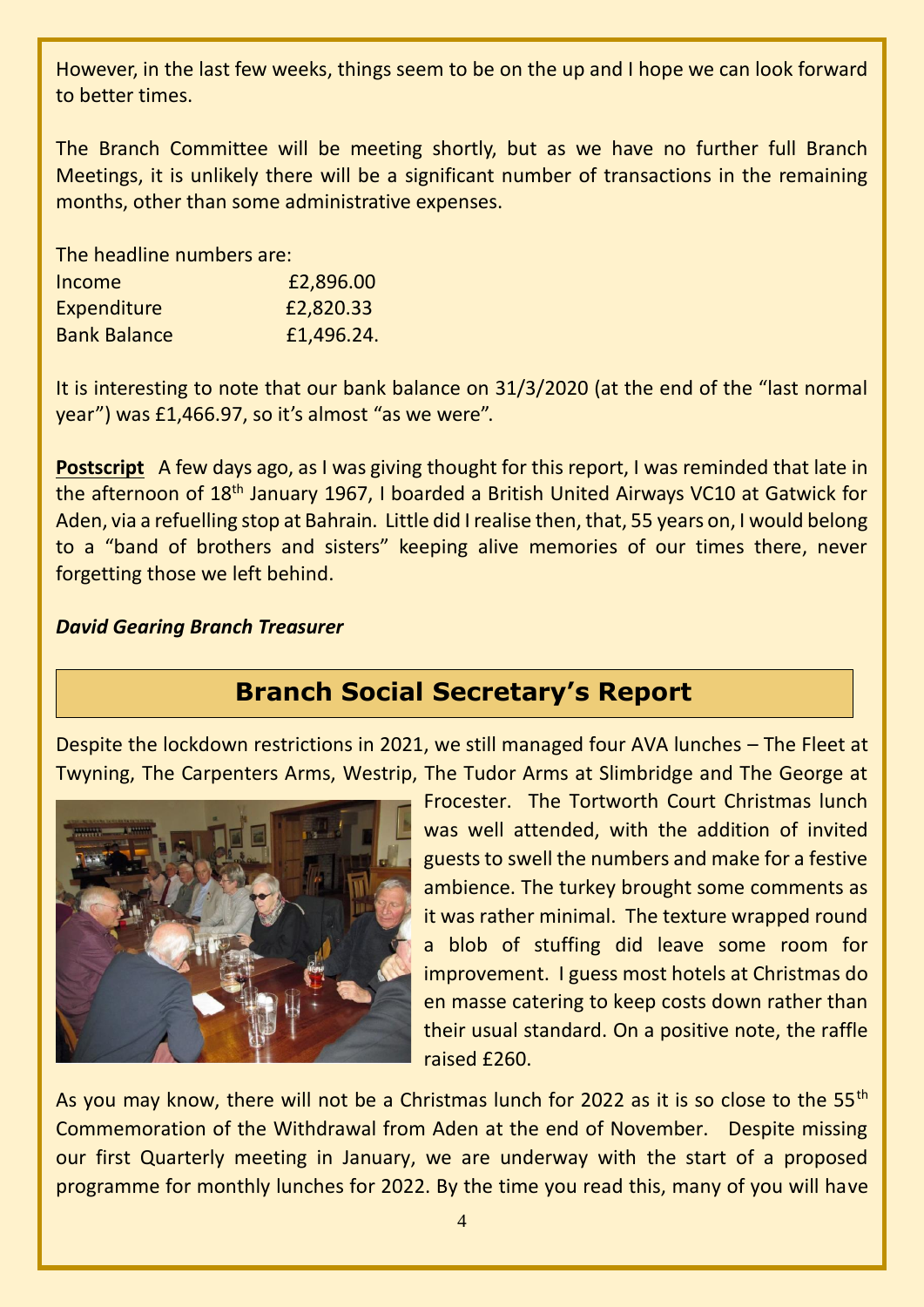enjoyed the hospitality of The Aviator at the back of Staverton Airport on 2/2/22 (interesting date!). I believe Sally organised a Christmas lunch there some years ago, so some of you may well remember it. For 2/3/22 I have booked the Highwayman which is towards Cirencester, just off the A417. Our previous AVA Chairman John Wathern, used to regularly attend meetings at this venue. It has been under new management for the last four years, and the hosts seem very genial. I hope you will come and enjoy their hospitality.

Like everything else, prices have gone up but a straw poll of some of the AVA members reveals that you prefer the monthly lunches to be of a good standard and something to look forward to in convivial surroundings, rather than cheap and cheerful. If anyone feels that further discussion is required, please let me know. I have not yet arranged any further lunches, but the next one is not required until May, so time to consider our options.

Thank you all so much for your support and making the events so enjoyable. Feel free to contact me if you have any issues or pub suggestions.

#### *Jean Stubley Branch Social Secretary*

# **Editor's Report**

Hi all welcome to the year Twenty Twenty Two. I hope to pack in a few goodies about National Service, Joining Forces, Military Charities and a few others, such as: Weston Super Mare 10<sup>th</sup> Anniversary, Falklands 40<sup>th</sup> Anniversary, Earthcott Green, Armed Forces Day, Weymouth, Blackpool, Battle of Britain, Cenotaph and our own 55<sup>th</sup> Anniversary withdrawal celebrations. Plus a new feature on Military Charities.

#### **National Service**

Chris Blick, has seen information on the AVA website on the Forum page.

I believe it will be of interest to members, especially those who were conscripted.

This is a new podcast using oral history narratives from veterans about their time in National Service from 1947 to 1963. The project is designed to preserve and share the living history of these conscripted personnel. These podcasts can be found on the following link.

**[www.samebutdifferentcic.org.uk](http://www.samebutdifferentcic.org.uk/)** visual storytelling National Service Remembered

This will take you to the online exhibition featuring photographs from National Service veterans, video interviews and narratives**.'**

# **World At War Weekend Weston-Super-Mare {2nd & 3rd April 2022}**

The Branch has received an invitation to attend this event, with our display boards and Standard. It will be held at the Helicopter Museum in Weston-Super-Mare. The event will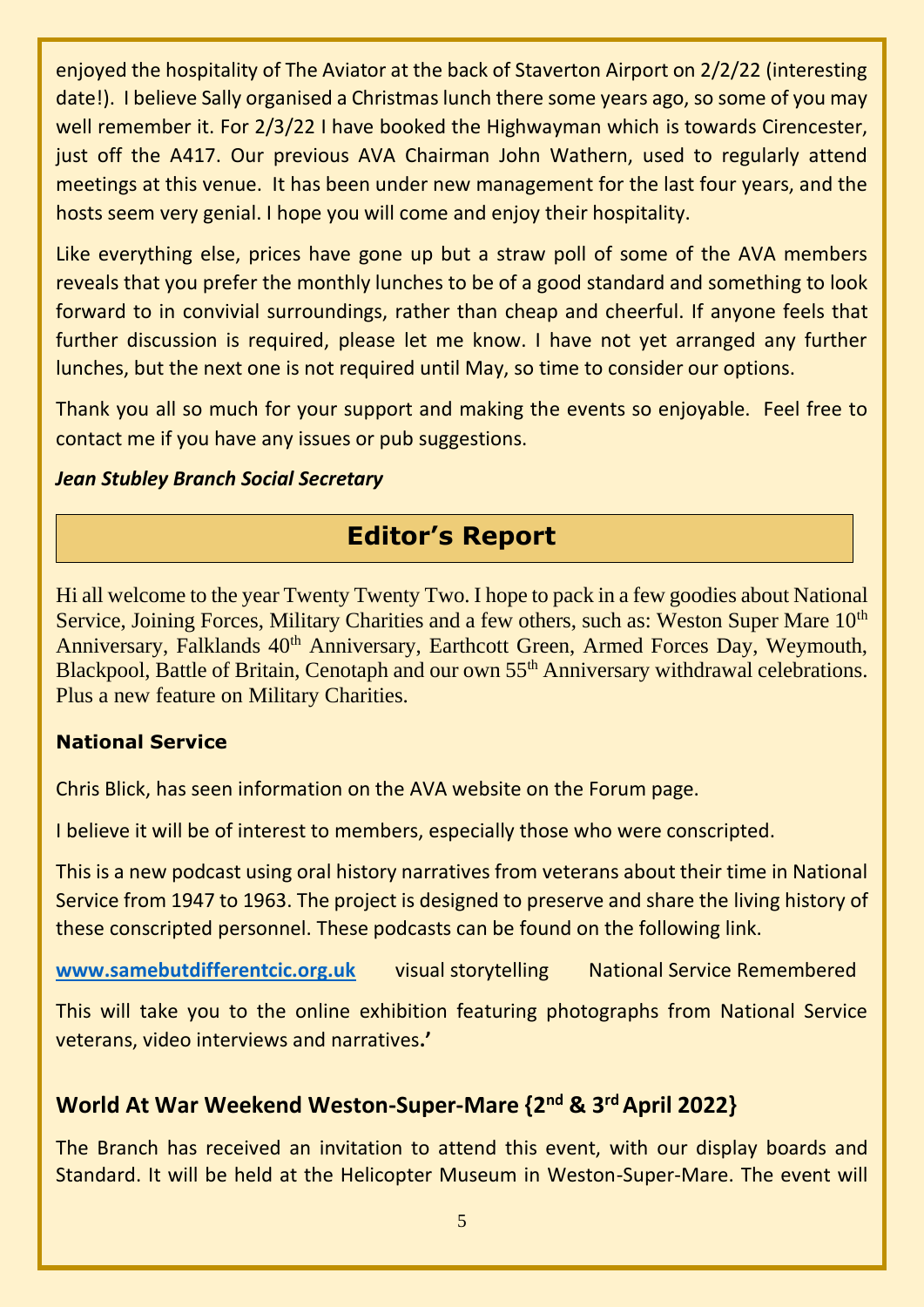celebrate their 10<sup>th</sup> Anniversary as well as the 40<sup>th</sup> Anniversary of the end of the Falklands war.

Any member of the Branch wishing to go will be able to attend at group concession rates and enjoy a guided tour of the museum. Further details to follow. The parade will be at 1700 hours on Saturday 2<sup>nd</sup> April.If you wish to attend, please contact your Branch Chairman Rick Rutter on [rickrutter72@gmail.com](mailto:rickrutter72@gmail.com) or 0775625976.

### **Falklands War, 40th Anniversary National Arboretum, 14th June 2022.**

Visit the Royal British Legion website for further details.

## **Earthcott Green Woodland Memorial {15th June 2022}**

Event starts at 10:00 hrs If you wish to attend contact Michael Compton Branch Secretary on 01452 864467.

# **Armed Forces Day {25th June 2022}**



Events on the day will happen in Gloucester Docks and the Jet Air Museum in Staverton.

# **Weymouth Weekend (17th to 20th June 2022}**

Weymouth weekend event hosted by the Aden Veterans Association West Dorset Branch, we begin our weekend of

fun with a meet and greet on Friday evening  $(17<sup>th</sup>$  June 2022) at the Rembrandt hotel with members of the West Dorset branch meeting members from different branches from the north to the south, the evening includes lots of laughs and music being played in the background some attendees may even decide to enjoy a sing song.

Saturday 18<sup>th</sup> June 2022 is Gala Dinner evening hosted by the West Dorset Branch, this evening is attended by many dignitaries present and past, even the Lord Lieutenant or Deputy Lieutenant of Dorset makes an appearance.to enjoy the event hosted by the branch. The evening starts with the standards being paraded into the function room followed by a three course meal.

The other main event of the weekend is the Armed Forces Parade hosted by the Weymouth Town Council on Sunday the 19<sup>th</sup> June 2022 where many organisations from the Navy, Army, Air Force, Merchant Navy and many more other organisations can meet up and march down the Weymouth Esplanade. The event is attended by thousands of people who come down from all over.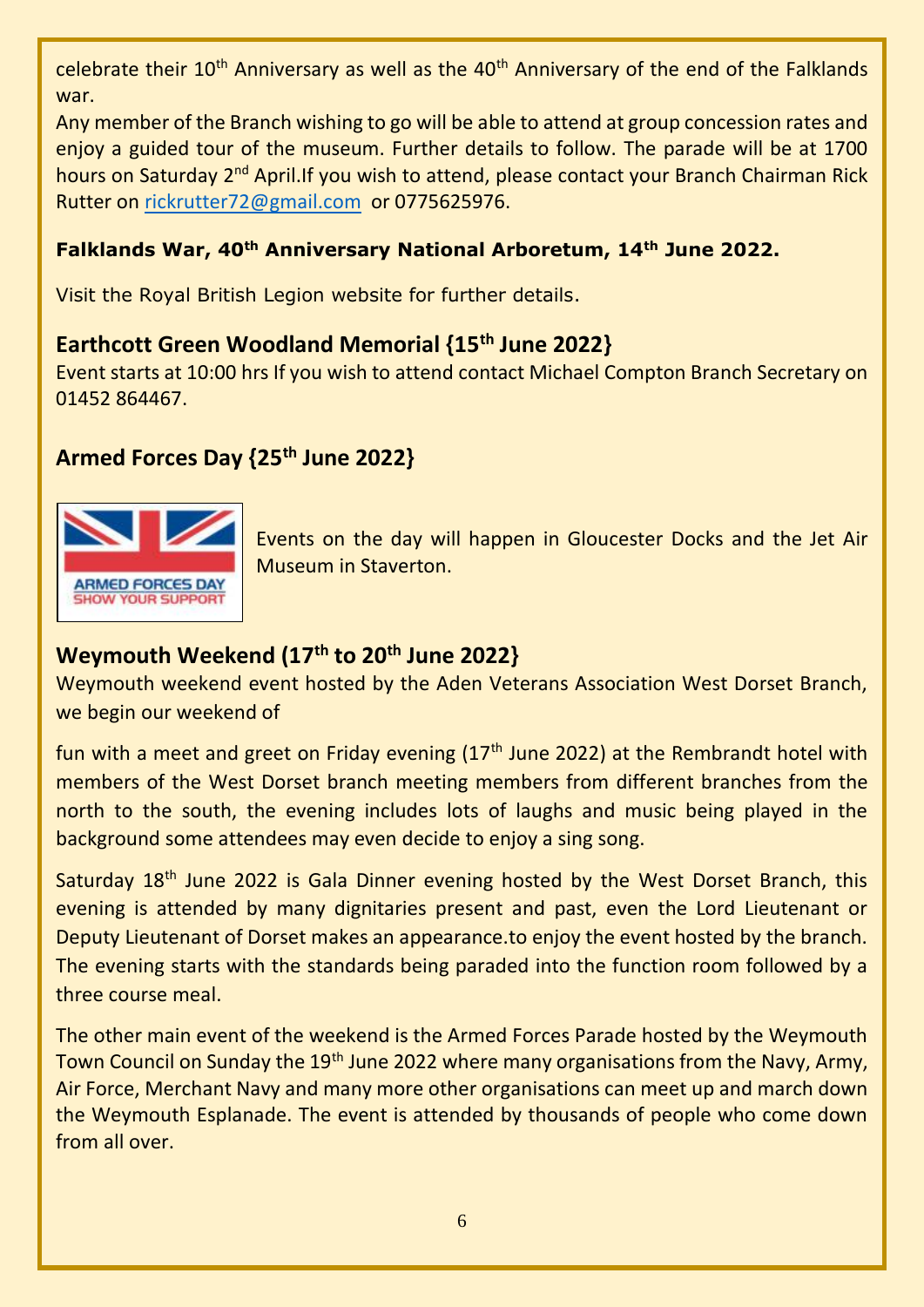On Monday at the Council Office there will be a flag raising ceremony of the Armed forces Flag. This will be followed by a Buffet Lunch in the Centenary Club next door. For lunch reservation contact Sylvia Johnson.

Should you wish to come along to Weymouth use the link to fill below in the form.

[https://img1.wsimg.com/blobby/go/ca464ebf-8c2b-4c61-9836-](https://img1.wsimg.com/blobby/go/ca464ebf-8c2b-4c61-9836-265646e5f09b/downloads/2022%20AVA%20Consolidated%20Booking%20Form.pdf?ver=1641851797728) [265646e5f09b/downloads/2022%20AVA%20Consolidated%20Booking%20Form](https://img1.wsimg.com/blobby/go/ca464ebf-8c2b-4c61-9836-265646e5f09b/downloads/2022%20AVA%20Consolidated%20Booking%20Form.pdf?ver=1641851797728) [.pdf?ver=1641851797728](https://img1.wsimg.com/blobby/go/ca464ebf-8c2b-4c61-9836-265646e5f09b/downloads/2022%20AVA%20Consolidated%20Booking%20Form.pdf?ver=1641851797728)

# **Blackpool Reunion And AGM 2022 {9th to 11th September 2022}**

Initial details of the 2022 Reunion and AGM have been sent by Clive Candlin (Events Organiser), who sends his best wishes to all Branch members.

The Gala Dinner will be held on Saturday  $10<sup>th</sup>$  September with a choice of two or three courses. Estimated costs for two nights dinner bed and breakfast including the Gala Dinner will be £125 for two courses and £130 for three. Extra nights will hopefully cost £30 for dinner, bed and breakfast.

Negotiations over concessionary bar prices are taking place. Unfortunately, they will not be as generous as in previous years, due to the effect of the Covid pandemic.

Andy Patton is hopeful that the Pipe Band will be there to play at the Drumhead Service on Sunday morning.

**Battle of Britain Day 82nd Anniversary** Sunday 18<sup>th</sup> September 2022.

# **55th Anniversary Aden Withdrawal {29th November 2022}**

There will be a special service and lunch to celebrate our 55<sup>th</sup> Anniversary of leaving the Colony.

A religious service will take place at 11:00 hrs Saint Katherine's Church, Matson Lane, Matson, Gloucester, GL4 6OX.

Followed by a Lunch at the Robinswood Hotel, Marlstone Close,

Matson, Gloucester, GL4 6EA. This event will probably replace the Xmas lunch.

## **Military Charities Section**



Blind Veterans UK was formed in January 1915. It was formed in response to the significant numbers of blinded Soldiers and Sailors from various WW1 conflicts.

The Charity was founded by Sir Arthur Pearson who, had lost his sight

through glaucoma and was determined that blind people should live an independent and fulfilling life.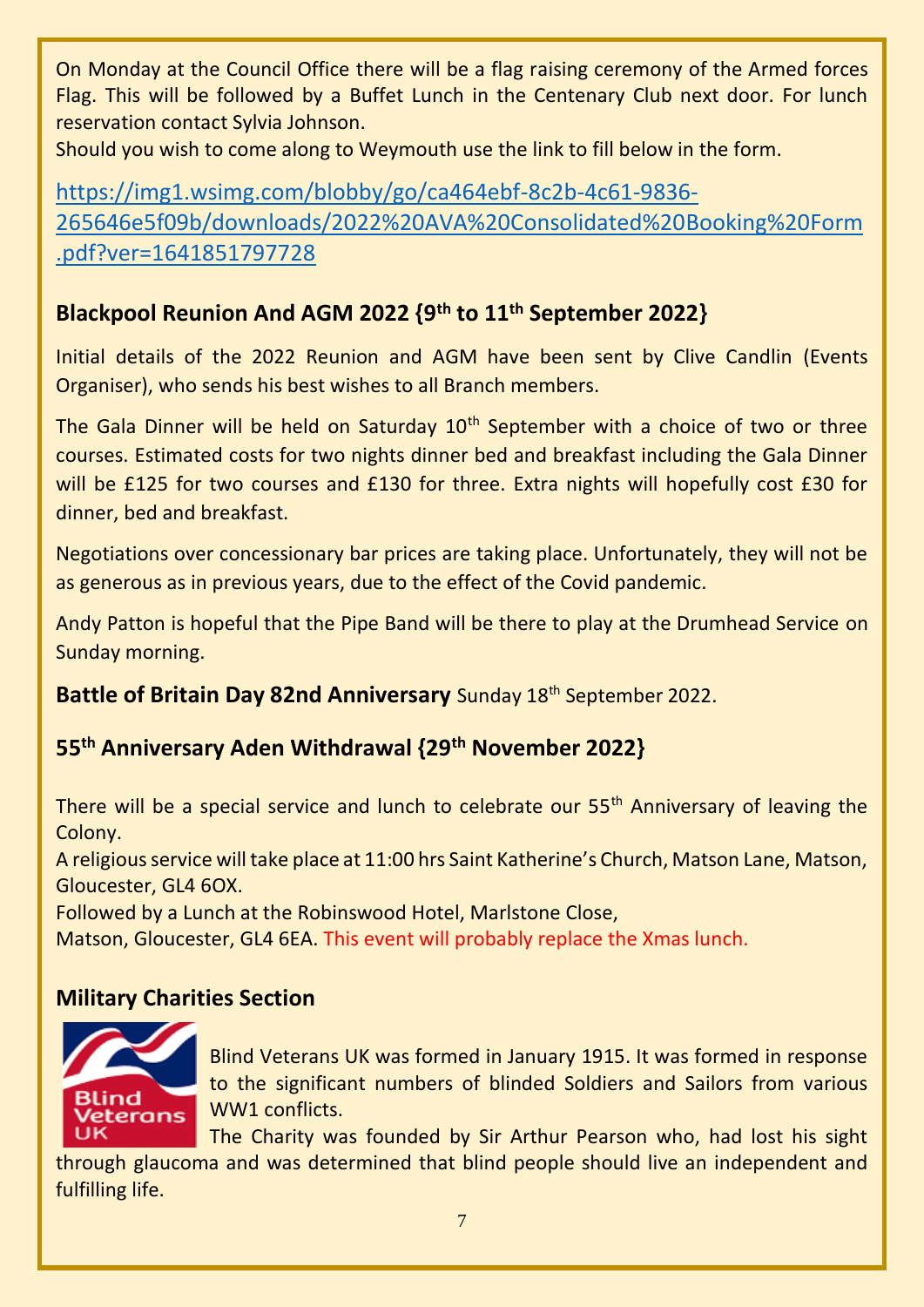Formed as the Blinded Soldiers' and Sailors' Care Committee, it soon became known as St Dunstan's, after moving into a large property of that name in Regents Park, London.

Blinded veterans were trained to read and write in Braille, they were also offered a variety of occupational training of their choosing. Mat making, poultry farming, physiotherapy and telephony being but a few on offer.

There were also ample social activities, talks, music and dancing. Most important on the recovery curriculum was sport, rowing, running and a form of football was amongst the most popular of all.

At the appropriate time the veterans would return to live at home with their families and enter back into a suitable civilian occupation.

This would not be the end of St Dunstan's involvement. There would be regular home visits and opportunities for further advanced training in London.

Sir Arthur Pearson tragically died in 1921 aged only 55. His successor was Captain Ian Fraser, {later Lord Fraser of Longsdale}, who had been blinded at the Battle of the Somme. Fraser was already involved with the Charity's 'after care' work and he became Chairman at 24 years of age. He remained in post for 53 years and had a huge influence introducing new technology into the charity, such as talking books. His leadership saw the charity through an increase of blind veterans from WW2 and the many conflicts that followed.

Fraser was instrumental in the creation of a new centre in Brighton and pursued collaboration with other organisations to help the wider blind community in the UK and abroad.

He encouraged blind veterans to engage with the charity on a voluntary basis and also join as members of the staff.

The move to Brighton was necessary due to training developments and an increase in the numbers of blind veterans. The Brighton Centre was in Art Deco style, the architect was Francis Lorne, his design, was unique for blind people. From a distance it looked like an aeroplane, each floor was identical with straight passages and rounded corners and the stairs had self-closing swing gates.

There has since, been further improvements, an arts and crafts centre, a swimming pool and improved accommodation.

Another centre opened in 2011 in Llandudno.

The Brighton Centre facility was moved to Church Stretton in Shropshire at the beginning of WW2 and moved back to Brighton 1946.

Following WW2, due to many other conflicts, Palestine, Korea, Malaya, Suez, Borneo, Kenya, Aden, Northern Ireland, First Gulf, Bosnia, Iraq, & Afghanistan. Many more blinded exservicemen and women joined the charity.

By the millennium the majority of WW1 men had passed away, so it was decided to widen the charity's remit of entry. All those veterans who had lost their sight, irrespective of the cause, could now become a member of the charity.

In 2012 the name of the charity was changed from St Dunstan's to Blind Veterans UK and a campaign was launched to reach out to more veterans.

Over the charity's 104 years, over 16,000 veterans have received assistance plus more than 20,000 family members.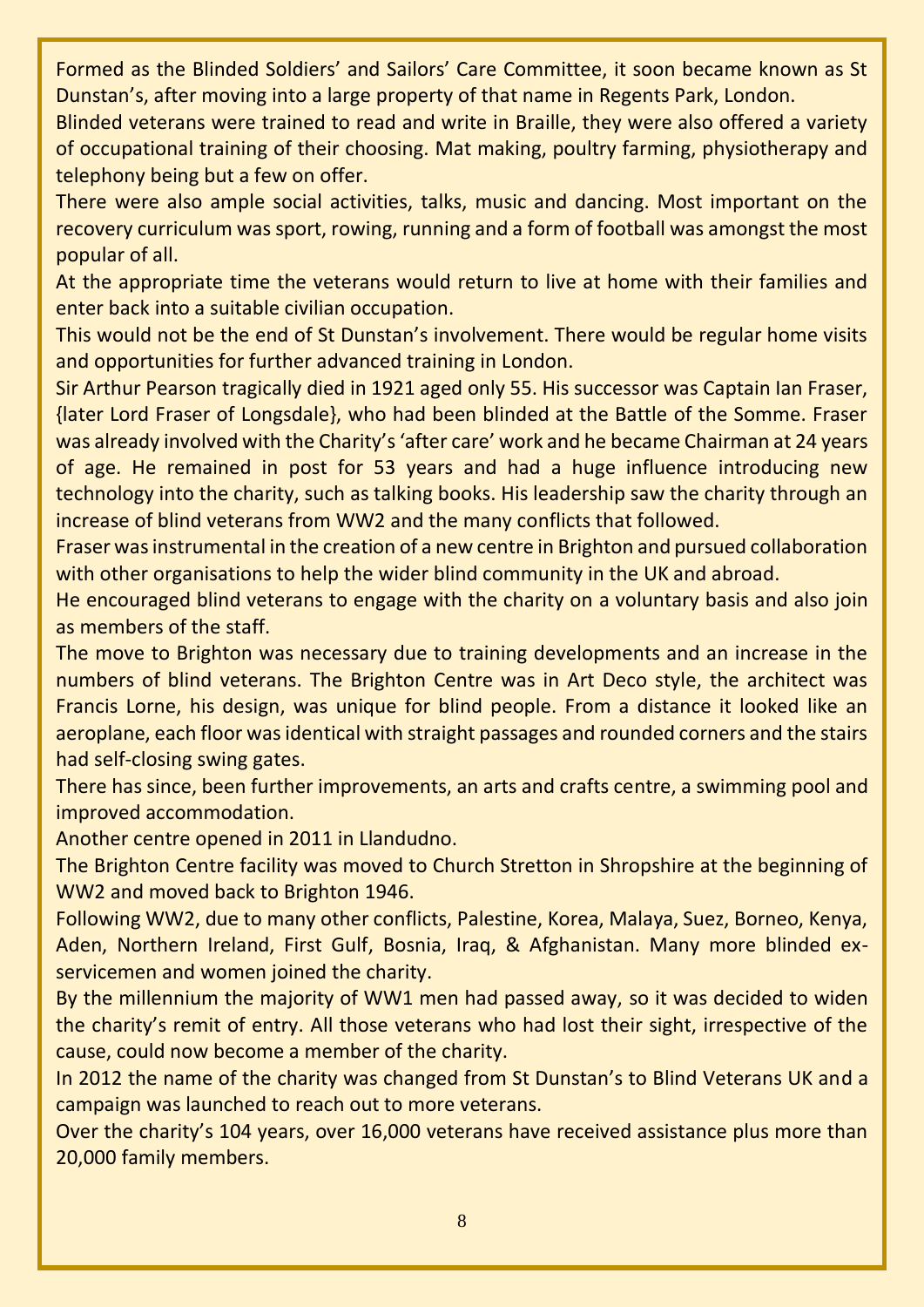### **For Members Seeking Assistance**

"Anyone in Gloucestershire looking for support with Later Life issues could always start by contacting the Age UK Gloucestershire Help Team on 01452 422660 or email [helpteam@ageukglousestershire.org.uk.](mailto:helpteam@ageukglousestershire.org.uk) The Gloucestershire Older Veterans Information Guide is also available on their website

[:https://www.ageuk.org.uk/bp-assets/globalassets/gloucestershire/our](https://www.ageuk.org.uk/bp-assets/globalassets/gloucestershire/our-services/gloucestershire-older-veterans-information-guide.pdf)[services/gloucestershire-older-veterans-information-guide.pdf](https://www.ageuk.org.uk/bp-assets/globalassets/gloucestershire/our-services/gloucestershire-older-veterans-information-guide.pdf)

## **With Sadness**

Several Members of our branch including our Branch Standard bearer said farewell to the late wife of Jim Major.

Isobel Major passed away on 6th January 2022. Isobel was an associate member of our branch and her funeral service took place at the Gloucester Crematorium on Friday 28<sup>th</sup> January 2022.

After a moving service, some mourners stayed on for light refreshments in the Crematorium's Tea room. *Our Sincere Condolences to Jim and all the family.*

## **Finally**

We end this news letter with a little humor, to cheer us up on these cold winter days, from our resident comedien, CB

The following few questions were set in a GCSE examination These are genuine answers (from 16 year olds)....... .....and they WILL breed.

- Q. Name the four seasons?
- A. Salt, Pepper, Mustard & Vinegar.
- Q. What happens to your body as you age?
- A. When you get old, so do your bowels and you get intercontinental
- Q. What happens to a boy when he reaches puberty?
- A. He says goodbye to his boyhood and looks forward to his adultery

- Q. What is artificial insemination?
- A. When the farmer does it to the bull instead of the cow
- Q. How can you delay milk turning sour?

A. Keep it in the cow

- Q. Give the meaning of the term 'Caesarean section'?
- A. The caesarean section is a district in Rome